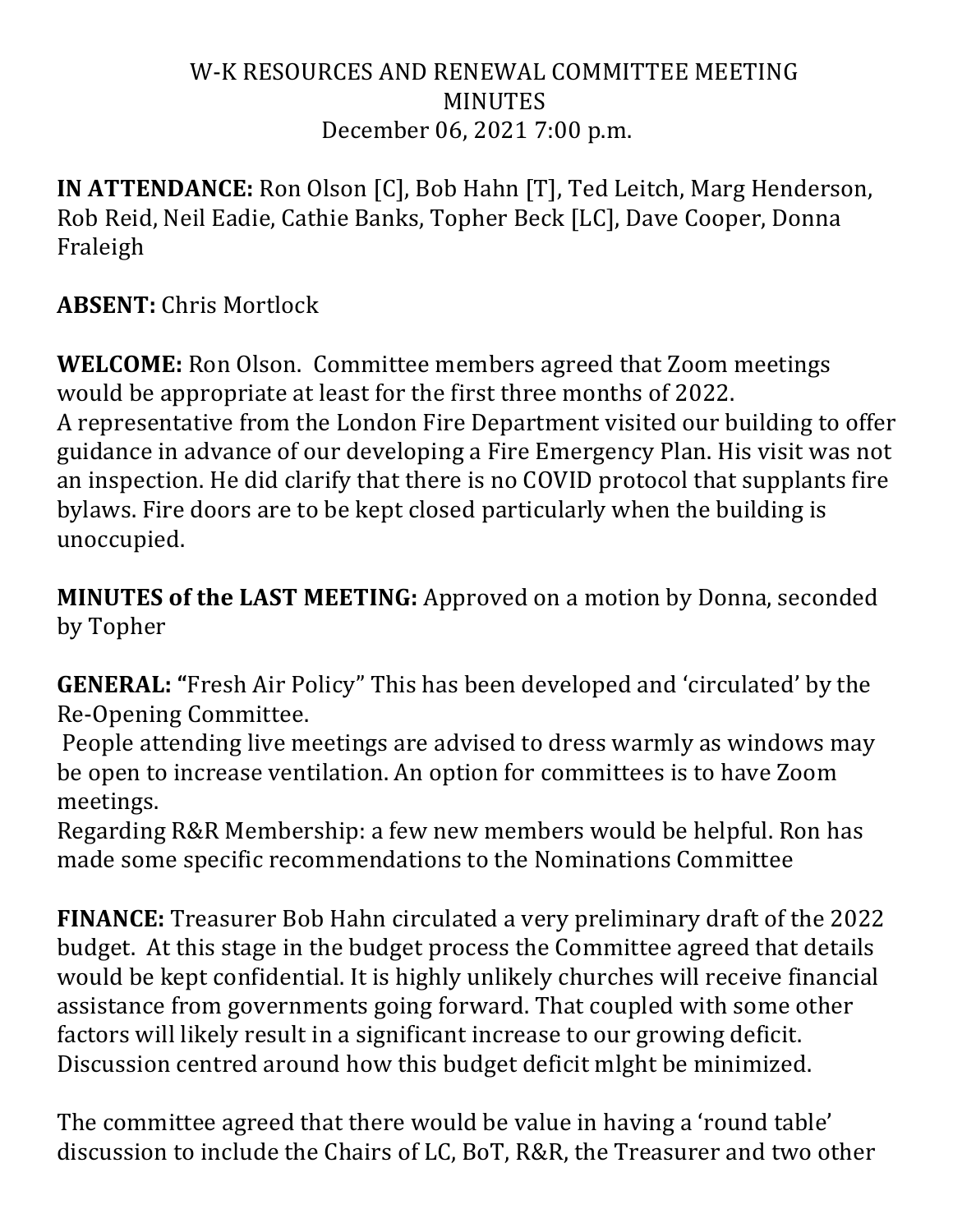R&R members, specifically to discuss possible options regarding the 2022 budget. Bob Hahn offered to send out a note to potential participants.

# **PROPERTY USE:**

"We have to decide if W-K is to be a place of worship that rents out space **or** a rental facility that [reserves] an hour a week for worship" - Marg Henderson. The comment accurately summarizes Marg's years of involvement in this aspect of W-K property use. Property rental is fraught with myriad details that if not carefully considered might well make the exercise questionable at best. As well the UCC has stated 'guidelines' on considerations for renting church spaces. Other committees/entities at W-K who might be considering facility rentals need to prevail upon Property Use members for the **experience/ guidance they can provide.**

A few groups have started meeting in the building during the past few weeks. The Scouts group has decided not to return; as well as the Wednesday night NA group. An AA group that had previously inquired about using our building will be contacted to see if they are still interested.

### **PROPERTY MAINTENANCE and CAPITAL IMPROVEMENT: Interior:**

Painting of the main floor hall and entry area has been started and is expected to be completed by Dec. 13 (it was). Thanks to Bob Benninger and volunteers from R&R, who have assisted in completing this project.

Possible options for installation of a Water Bottle Station were discussed. No action taken yet.

## **Exterior:**

Craig Rideout, roofing expert, visited WK and, along with Rob Reid and Dave Cooper, went up on the roof to inspect especially the area where the gym abuts to the section immediately north of it. This was to gain a better idea of what possibly caused major flooding in the Social Hall area after a torrential rain storm in the early Fall. Craig submitted a detailed report with observations, recommendations and photos. A letter of appreciation has been sent to Craig. Next steps : Have a contractor look at the situation in the Spring. Craig made one recommendation for consideration.